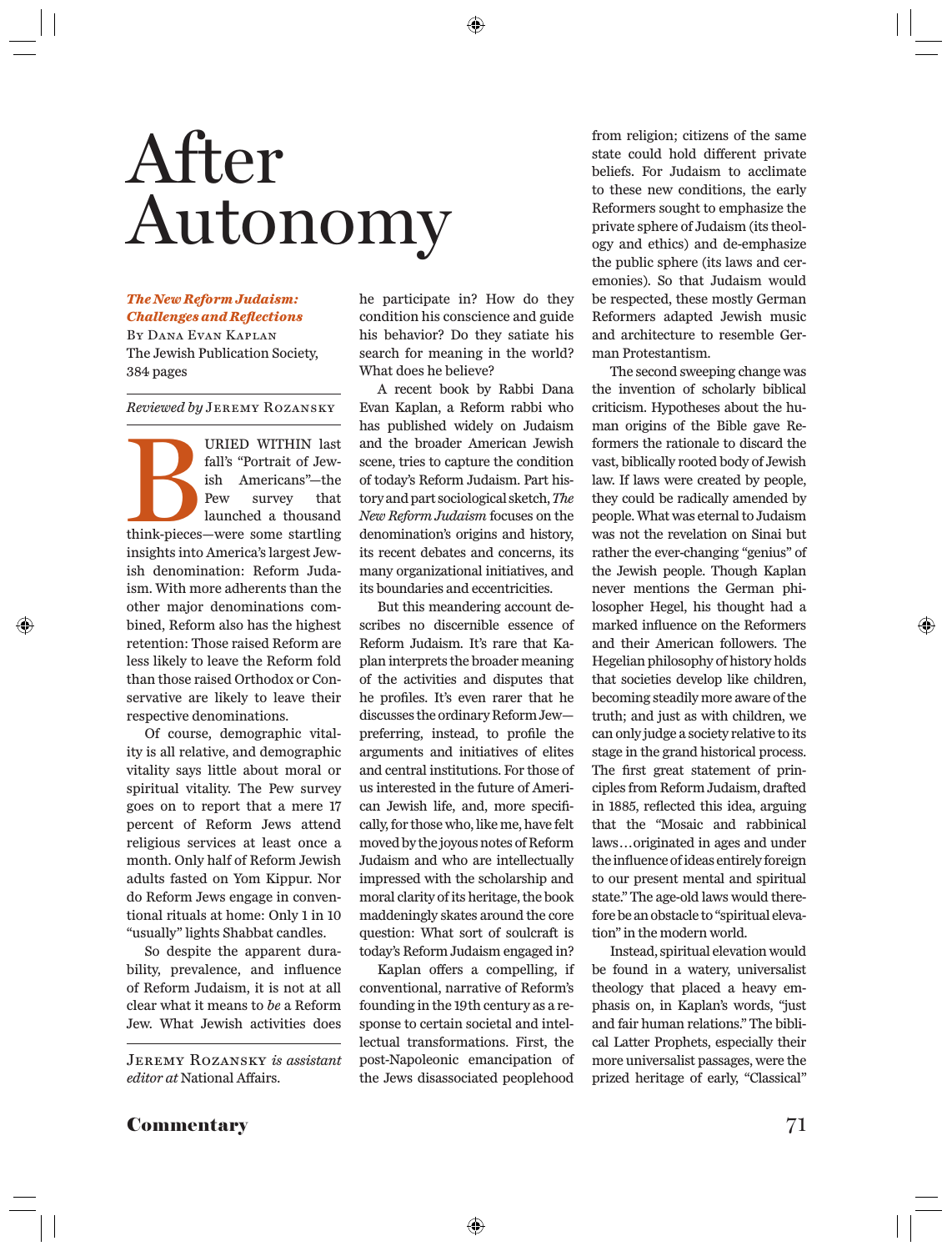Reform. Most of the great turn-ofthe-century Reform rabbis gained their reputation not as legal scholars but as modern-day Isaiahs and Jeremiahs, sermonizing against the idolatries of the Gilded Age and for Progressive social reform.

The Classical Reform era lasted until about the middle of the 20th century, when it started being gradually replaced by what is called Contemporary Reform. The "new" Reform Judaism includes a proliferation of diverse ideas about God (so much so that the *siddur* of the mid-'70s included 10 different Shabbat evening services, each with English readings reflecting different conceptions of God). Simultaneously, Reform Jews seemed to "return to the tradition" by selectively re-embracing old customs. There was more Hebrew in the synagogue, more prayer garb, a burgeoning interest in mysticism.

Kaplan chronicles much of this evolution by looking at the top-down initiatives of Reform's governing body (once the Union of American Hebrew Congregations and now the Union for Reform Judaism [URJ]). Some of these are indeed significant social changes, such as ordaining women or declaring that the child of intermarriage who is actively Jewish need not convert. But most of the initiatives focus on re-engaging marginal Reform Jews with Shabbat, or with spirituality, or simply improving Jewish literacy. These initiatives have inconclusive results, or at least Kaplan draws no conclusions.

While theology and practice have undergone a massive shift, Reform ethics has simply increased its range of concerns, adding feminism, gay rights, and environmentalism over the past half-century. The concern for a just and fair society has been institutionalized in a Washington-based lobbying organization, the Religious Action

Center. To Kaplan, this change is perfectly natural and appropriate. He never wrestles with the difference between sermonizing and policymaking. The utopianism of a sermon can innocently rebalance the conscience of a congregation, but such utopianism—especially when hardened with assorted pieties—is misguided and dangerous when it inspires legislators who must work in a world of trade-offs.

Mercifully, Reform Judaism is not all political action; in fact, it is probably less political than it once was (while Conservative Judaism has grown far more political). Much of the intellectual efforts of Contemporary Reform Judaism are devoted to reconciling ancient Jewish practices with what Kaplan calls "contemporary values." This is not the same as a progressive Jewish law. Kaplan correctly recognizes that if Reform Judaism did embrace "progressive *halacha*," such edicts would be mostly ignored by laymen, leading to a religious chasm between the rabbis and the average Reform Jew. Instead, Reform Judaism resembles a rulefree arena with many experiments and few boundaries. New efforts at liturgical ceremony are manifold, some of which—like Debbie Friedman's now standard "*Mi Shebeirach*" song—are really quite lovely and meaningful, despite having flimsy theological foundations. Kaplan also describes a new interest in meditation, a Jewish adaptation of the Native American "vision quest," "shulcasting," and entirely online congregations. There are still a few boundaries: Individuals cannot regard Jesus as the Messiah, and congregations cannot strip Judaism of its theism.

In his inaugural address, the new president of the URJ, Rabbi Rick Jacobs, proclaimed, "Ours is the Judaism of autonomy, inclusiveness, creativity, passion, relevance, and depth." Other Jewish denominations certainly have passion, relevance, and depth (otherwise they wouldn't exist), and other Jewish denominations, like Reform, are inclusive and creative, but always up to a point. As the present-day thicket of unique theologies, experiments with ritual, sociopolitical dogmas, and apathy illustrates, what's unique to Reform is its embrace of autonomy its rejection of *law*.

Kaplan is, at times, uneasy with autonomy. He worries that autonomy risks making "Reform Judaism . . . the religion of the least, the refuge of those seeking to justify not doing anything." But ultimately, he comes down on autonomy's side: He seems to think "fundamentalism" is autonomy's opposite and would be worse. In order to give some guidance to Reform Jews, Kaplan wants to "cultivate greater devotion to the values at the heart of Reform theology," articulating the principles of a life well lived while letting individual Reform Jews make their own way. As to the tricky work of setting limits on how an autonomous Reform Jew can believe or behave and remain a Reform Jew, Kaplan asks for a "sophisticated 'discourse of disagreement," whatever that means.

A doctrine of autonomy doesn't just leave a religion with fewer regular congregants, but with a hollow core. It is a precondition of liberal democracy that one always has a choice of religious practice. If one chooses a religious life of choice, then what is one really choosing? Religions must teach us how to choose; they must engage in soulcraft.

Kaplan's idea of religious instruction is not soulcraft. It's more like programming an automaton. He seems to think human beings can be made to understand which principles to strive for and will act in pursuit of those "values." But as creatures, we are not so forward